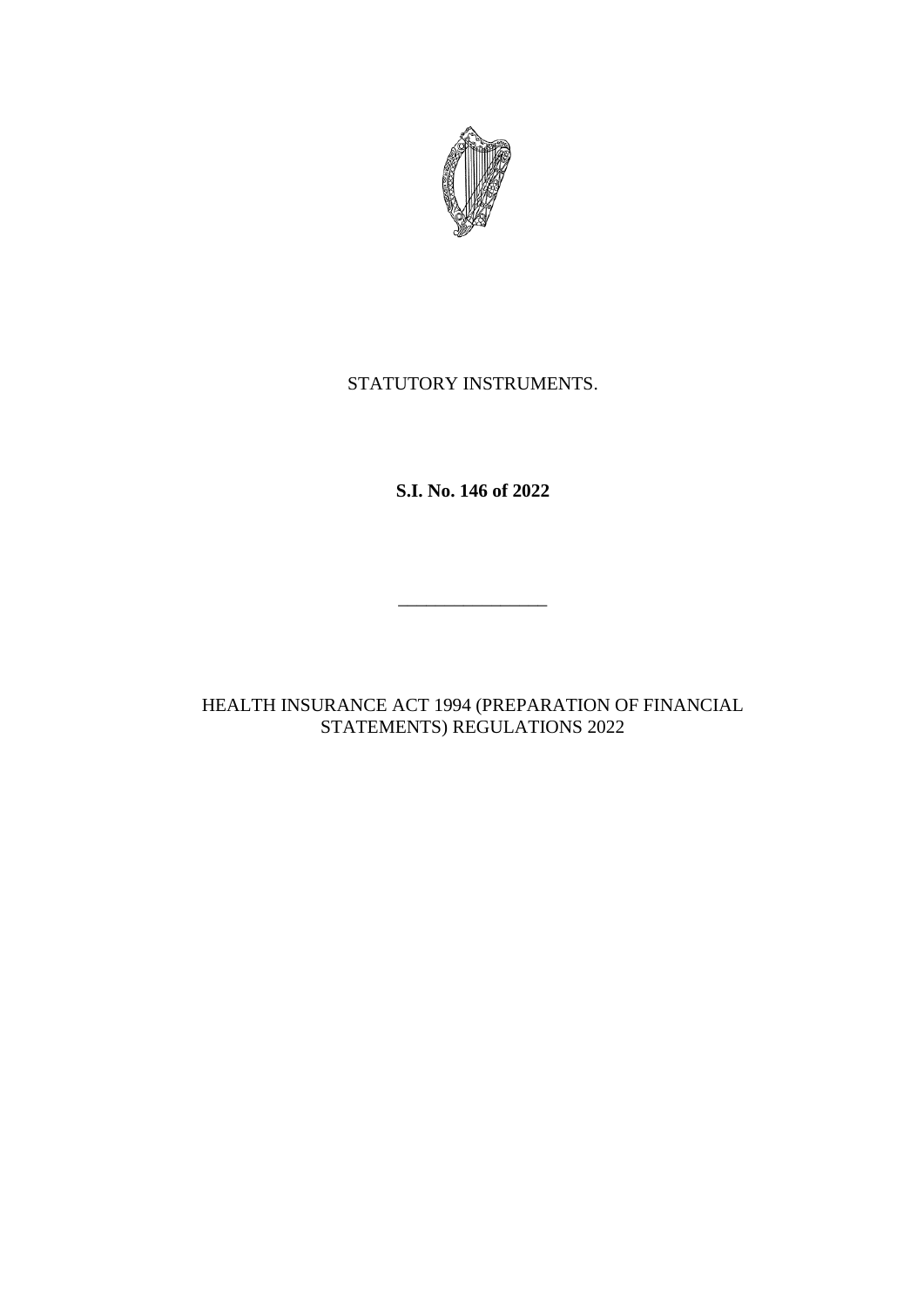## S.I. No. 146 of 2022

## HEALTH INSURANCE ACT 1994 (PREPARATION OF FINANCIAL STATEMENTS) REGULATIONS 2022

I, Stephen Donnelly, Minister for Health, in exercise of the powers conferred on me by sections 3 (as amended by section 13(b) of the Health Insurance (Amendment) Act 2001 (No. 17 of 2001)) and  $7F(2)(b)$  (inserted by section 9 of the Health Insurance (Miscellaneous Provisions) Act 2009 (No. 24 of 2009)) of the Health Insurance Act 1994 (No. 16 of 1994), hereby make the following regulations:

### *Citation*

1. These Regulations may be cited as the Health Insurance Act 1994 (Preparation of Financial Statements) Regulations 2022.

## *Definitions*

2. In these Regulations—

"accounting standards" has the meaning assigned to it by section 275(1) of the Act of 2014;

"Act of 1994" means the Health Insurance Act 1994 (No. 16 of 1994);

"Act of 2014" means the Companies Act 2014 (No. 38 of 2014);

"Directive 2009/138/EC" means Directive 2009/138/EC of the European Parliament and of the Council of 25 November 2009<sup>1</sup>;

"financial statements", in relation to an undertaking, means the statement of profit and loss and balance sheet referred to in section 7F of the Act of 1994;

"FRC" means the Financial Reporting Council Limited, being a company limited by guarantee, registered in England and Wales with registered number 2486368;

"FRS 102" means "FRS 102, The Financial Reporting Standard applicable in the UK and Republic of Ireland" published at the date of these Regulations by the FRC, as amended and updated from time to time;

"FRS 103" means "FRS 103, Insurance Contracts, Consolidated accounting and reporting requirements for entities in the UK and Republic of Ireland issuing insurance contracts" published at the date of these Regulations by the FRC, as amended and updated from time to time;

"group undertaking" has the meaning assigned to it by section 275(1) of the Act of 2014;

"outsourcing arrangement" means an arrangement of any form between an undertaking and another person for the performance by that other person of a

<sup>1</sup> OJ No. L 335, 17.12.2009, p. 1.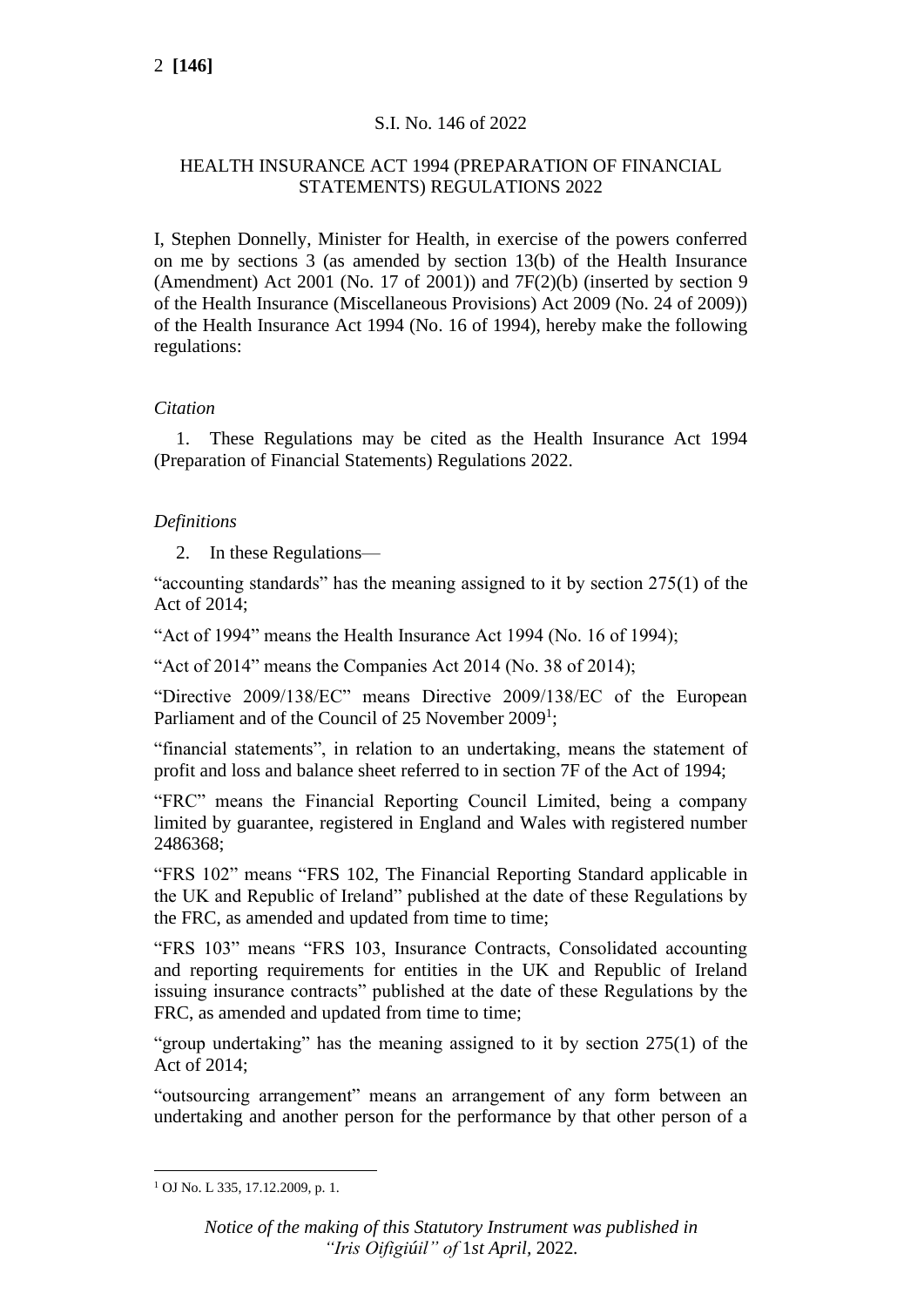process, service or activity which would otherwise be performed by the undertaking itself;

"relevant external company" has the meaning assigned to it by section 1301(1) of the Act of 2014.

### *Scope and application*

3. (1) These Regulations apply to financial statements furnished to the Authority pursuant to section 7F(1) of the Act of 1994 in respect of the calendar year 2022 and for every year thereafter.

(2) These Regulations apply to registered undertakings and former registered undertakings, other than restricted membership undertakings.

### *Form of financial statements*

4. Financial statements shall be in the forms set out in Schedules 1 and 2 to these Regulations.

### *Basis of preparation*

5. (1) Financial statements shall be prepared—

- (*a*) in accordance with these Regulations, and
- (*b*) otherwise in accordance with the bases for the calculation of costs, premia and other relevant financial data as provided for in the accounting standards and, in particular, in accordance with FRS 102 and FRS 103,

but where these Regulations and the accounting standards conflict, these Regulations shall prevail.

### *Premia*

6. In relation to premia, the statement of profit and loss forming part of an undertaking's financial statements shall—

- (*a*) state the written and earned premia in the period to which the statement of profit and loss relates and as otherwise set out in Schedule 1 to these Regulations, and
- (*b*) itemise the following:
	- (i) any amounts which relate to age-related tax credits and risk equalisation credits in respect of the period to which the statement of profit and loss relates; and
	- (ii) any amounts which relate to stamp duty referred to in section 125A of the Stamp Duties Consolidation Act 1999 in respect of the period to which the statement of profit and loss relates.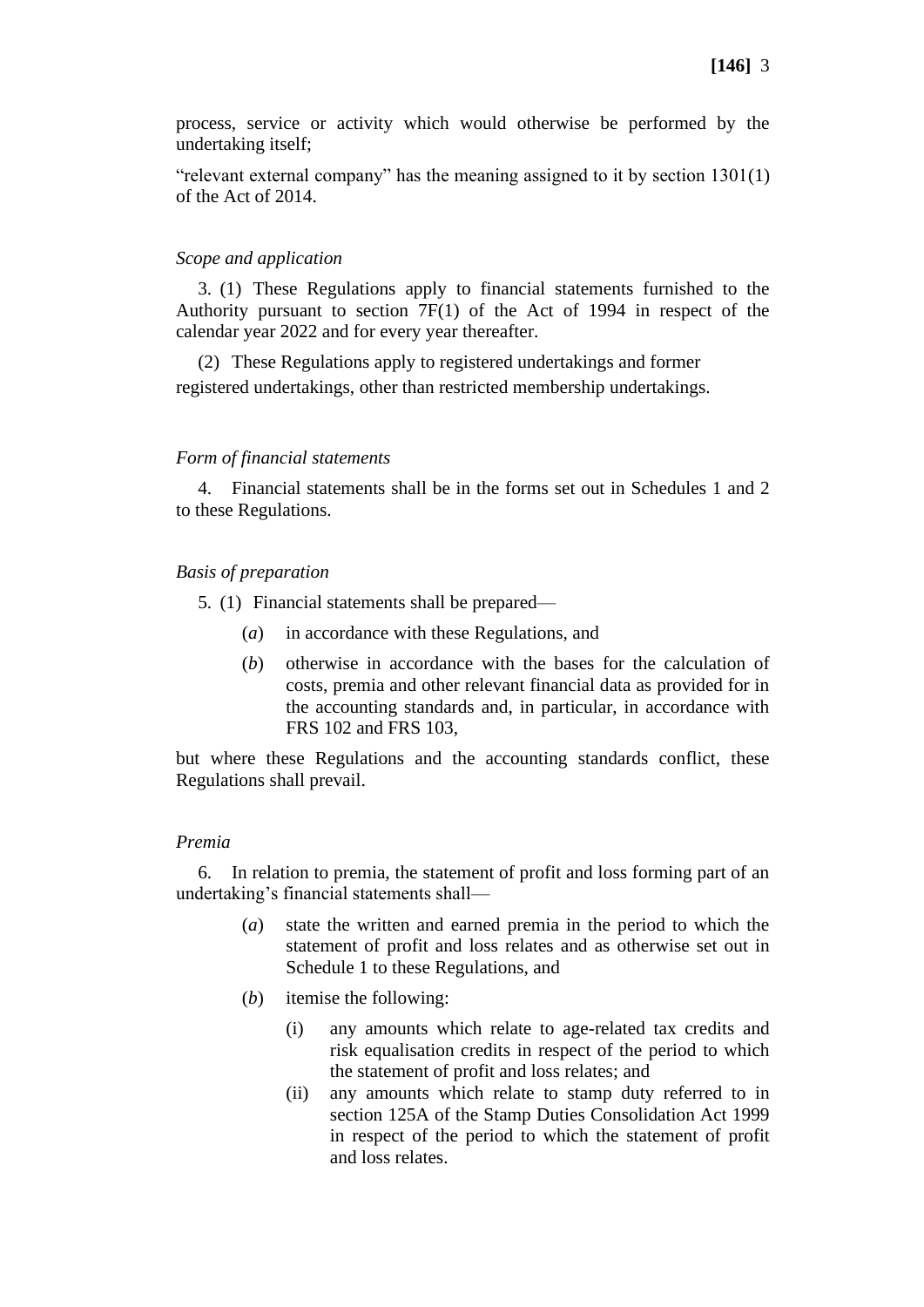## 4 **[146]**

### *Premium refunds*

7. Any *ex gratia*, or other, payments, however described, made by an undertaking to a policy holder which are not required to be made under the terms and conditions of a policy of insurance or otherwise in settlement of a claim made under, or a benefit payable pursuant to, such a policy shall be accounted for by the undertaking in its financial statements as a return of premium.

### *Expenses*

8. (1) In relation to expenses, the financial statements of an undertaking shall—

- (*a*) include only those expenses set out in Schedule 3,
- (*b*) separately disclose in notes to the financial statements extraordinary expenses other than those attributable to recurring project expenses and record as zero such expenses in the statement of profit and loss which form part of the financial statements other than expenses referred to in paragraph (5), and
- (*c*) provide that the aggregate amount of consideration paid or payable by the undertaking to a group undertaking under or in connection with an outsourcing arrangement is the lower of—
	- (i) the actual aggregate amount of consideration paid or payable, and
	- (ii) the arm's length amount as calculated in accordance with paragraph (2).

(2) The arm's length amount for any outsourcing arrangement to which paragraph  $(1)(c)$  applies shall—

- (*a*) be the direct, vouched, out-of-pocket expense to the provider of the services under the outsourcing arrangement plus an amount of reasonable profit as provided for in section 7F(4A)(c) of the Act of 1994, and
- (*b*) not include any commission, bonus or other incentive paid or payable under or in connection with the outsourcing arrangement.

(3) Where an undertaking carries out activities other than health insurance business, its financial statements—

- (*a*) shall provide that the expenses incurred in the provision of health insurance business include—
	- (i) all direct expenses necessary for the performance of the undertaking's health insurance business, and
	- (ii) an appropriate apportionment of any indirect expenses incurred by the undertaking in providing both the health insurance business and any other activities (the "common costs"), and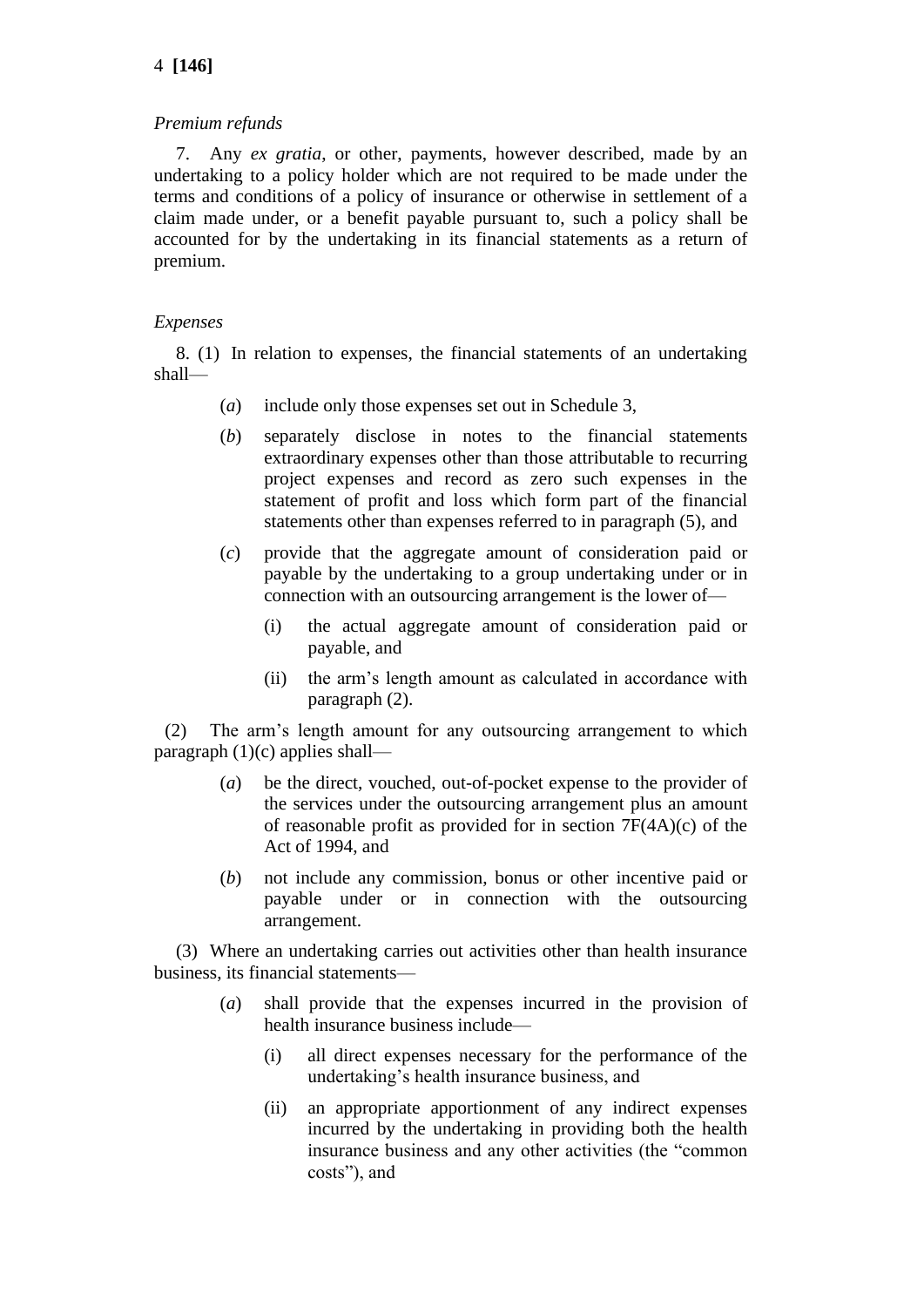(*b*) shall provide that the expenses of the undertaking incurred in carrying out activities which are not the provision of health insurance business include all direct costs and an appropriate apportionment of the common costs between its health insurance business and all other businesses which it might from time to time carry on.

(4) In determining the appropriate apportionment of any common costs for the purposes of paragraph (3), the undertaking shall use as a benchmark the market prices of such common costs, where available. In the absence of such market prices, the undertaking shall determine the appropriate apportionment of such common costs by reference to an accepted methodology.

(5) Where an undertaking's financial statements include, in the statement of profit and loss, expenses incurred on project, infrastructural and IT services—

- (*a*) such expenses shall be limited to items required for the provision of health insurance business only, and
- (*b*) where the undertaking's financial statements show such expenses to have an economic benefit lasting more than one year from the date of the relevant financial statements, they shall be capitalised in such statements and depreciated over the years in which the economic benefits are expected to arise, subject to Regulation 9.

### *Impairment and depreciation*

9. In relation to impairment and depreciation, an undertaking's financial statements shall—

- (*a*) recognise impairment losses relating to fixed, tangible and intangible assets through changes in equity on the balance sheet and not on the statement of profit and loss,
- (*b*) recognise depreciation of assets through the statement of profit and loss in line with the principles outlined in FRS 102, subject to the conditions outlined in paragraph (d),
- (*c*) carry tangible assets at cost less accumulated depreciation, and
- (*d*) calculate depreciation so as to write off the cost of the assets to their residual values over their estimated useful lives on a straight-line basis as follows:
	- (i) motor vehicles 4 years;
	- (ii) computer equipment 4 years; and
	- (iii) furniture, fittings, medical and office equipment  $-5$  years.

### *Reserving*

10. In relation to reserves, an undertaking's financial statements shall be prepared as follows: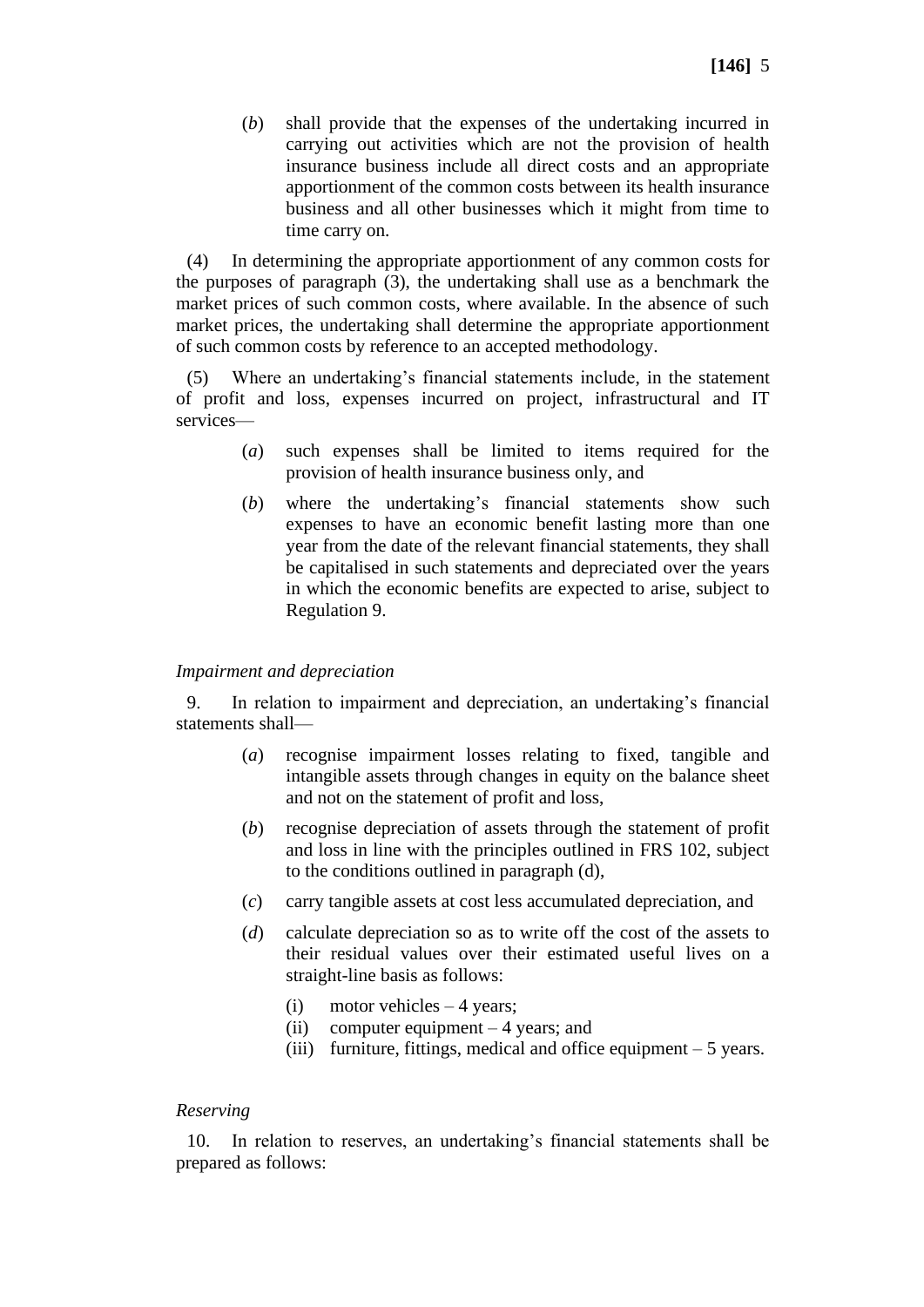- (*a*) the unearned premium reserve shall be calculated in accordance with FRS 102 and 103;
- (*b*) the claims provision shall be calculated in accordance with Directive 2009/138/EC; and
- (*c*) the reserves shall be presented gross of reinsurance and the balance sheet shall contain a corresponding reinsurance asset.

### *External undertakings*

11. (1) Where an undertaking is a relevant external company, it shall prepare, in accordance with these Regulations, financial statements for each branch which it has established or is required to establish in the State pursuant to Part 21 of the Act of 2014.

(2) Financial statements prepared in accordance with paragraph (1) shall be the undertaking's financial statements for the purposes of these Regulations.

- (3) Financial statements prepared under paragraph (1) shall provide for—
	- (*a*) all direct expenses incurred in the performance of the undertaking's business in the State, and
	- (*b*) an appropriate apportionment of any expenses incurred by the undertaking in providing both the business carried on via its branch in the State and those incurred in its business carried on outside of the State ("undertaking common costs").

(4) In determining the appropriate apportionment of any undertaking common costs for the purposes of paragraph (3), the undertaking shall use the same method for the apportionment of common costs as set out in Regulation 8(4).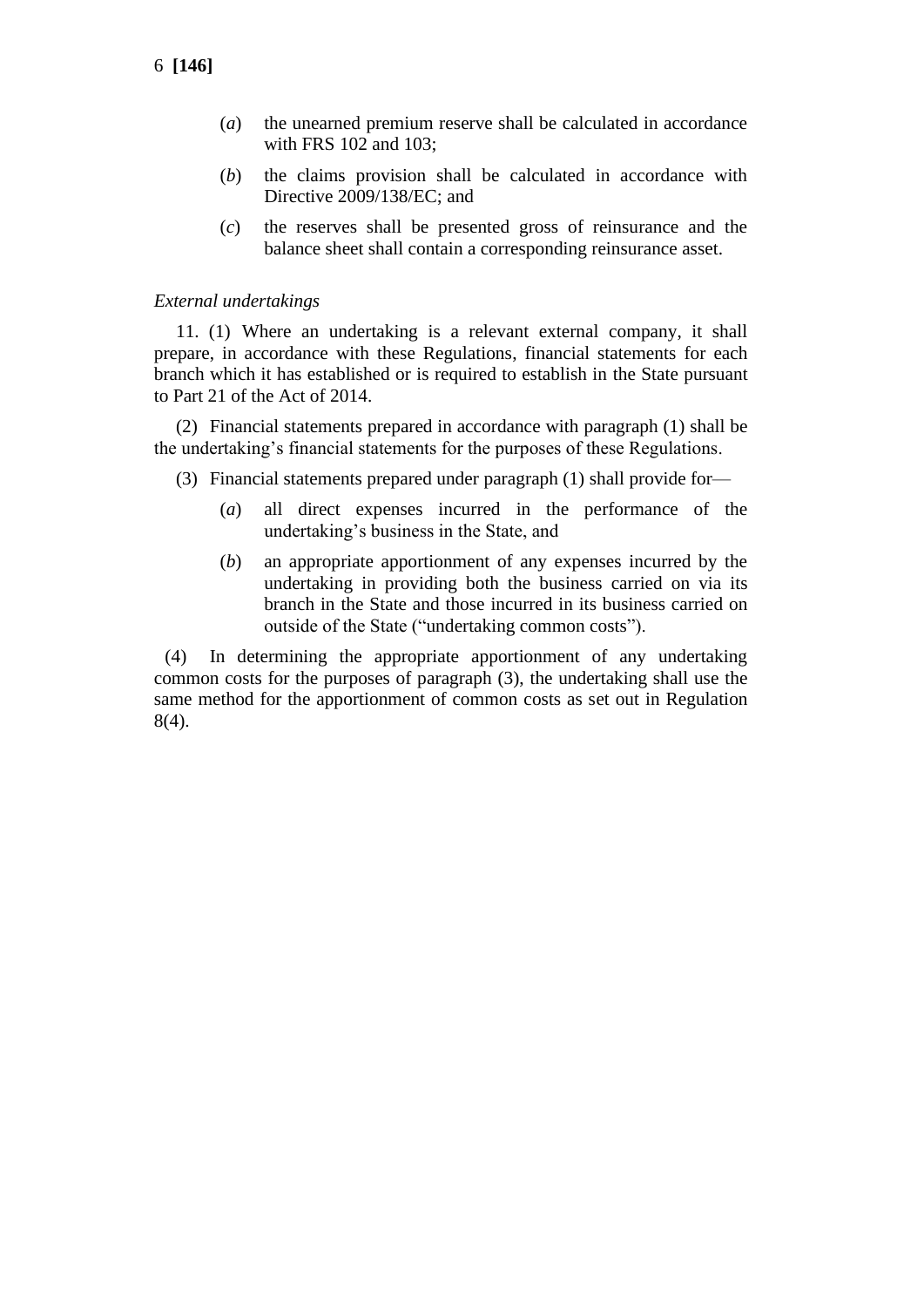# *Regulation 4*

# **Schedule 1**

| <b>Reference</b>   | Profit and Loss          | <b>Total</b>   | Subject to     | Not Subject    |
|--------------------|--------------------------|----------------|----------------|----------------|
|                    | Account for year         |                | <b>RE</b>      | to RE          |
|                    | ended                    |                |                |                |
|                    | XX/XX/20XX               |                |                |                |
|                    |                          |                |                |                |
| FRS 103,           | <b>Earned premiums,</b>  |                |                |                |
| 4.5(A)             | net of reinsurance       |                |                |                |
| <b>FRS</b><br>103, | Gross premiums           |                |                |                |
| 3.3                | written                  |                |                |                |
| FRS 103,           | Outward                  |                |                |                |
| 3.4                | reinsurance              |                |                |                |
|                    | premiums                 |                |                |                |
| <b>FRS</b><br>102, | Change in the gross      |                |                |                |
| 21                 | provision<br>for         |                |                |                |
|                    | unearned premiums        |                |                |                |
| <b>FRS</b><br>102, | Change<br>the<br>in      |                |                |                |
| 21                 | provision<br>for         |                |                |                |
|                    | unearned                 |                |                |                |
|                    | premiums,                |                |                |                |
|                    | reinsurers' share        |                |                |                |
|                    |                          | $\overline{0}$ | $\overline{0}$ | $\overline{0}$ |
| <b>FRS</b><br>102, | <b>Risk Equalisation</b> |                |                |                |
| 23                 | <b>Scheme</b>            |                |                |                |
|                    | <b>Gross Written</b>     |                |                |                |
|                    | Government Levy          |                |                |                |
|                    | Risk Equalisation        |                |                |                |
|                    | Premium Credit           |                |                |                |
|                    | Hospital utilisation     |                |                |                |
|                    | credit                   |                |                |                |
|                    | High cost claim          |                |                |                |
|                    | credit                   |                |                |                |
| <b>FRS</b><br>102, | Change in the gross      |                |                |                |
| 22/23              | provision for            |                |                |                |
|                    | unearned element         |                |                |                |
|                    | Government Levy          |                |                |                |
|                    | Risk Equalisation        |                |                |                |
|                    | Premium Credit           |                |                |                |
|                    | Hospital utilisation     |                |                |                |
|                    | credit                   |                |                |                |
|                    | claim<br>High<br>cost    |                |                |                |
|                    | credit                   |                |                |                |
| 102,<br><b>FRS</b> | Reinsurer's<br>gross     |                |                |                |
| 23                 | written share            |                |                |                |

## **Pro-forma Profit & Loss Account**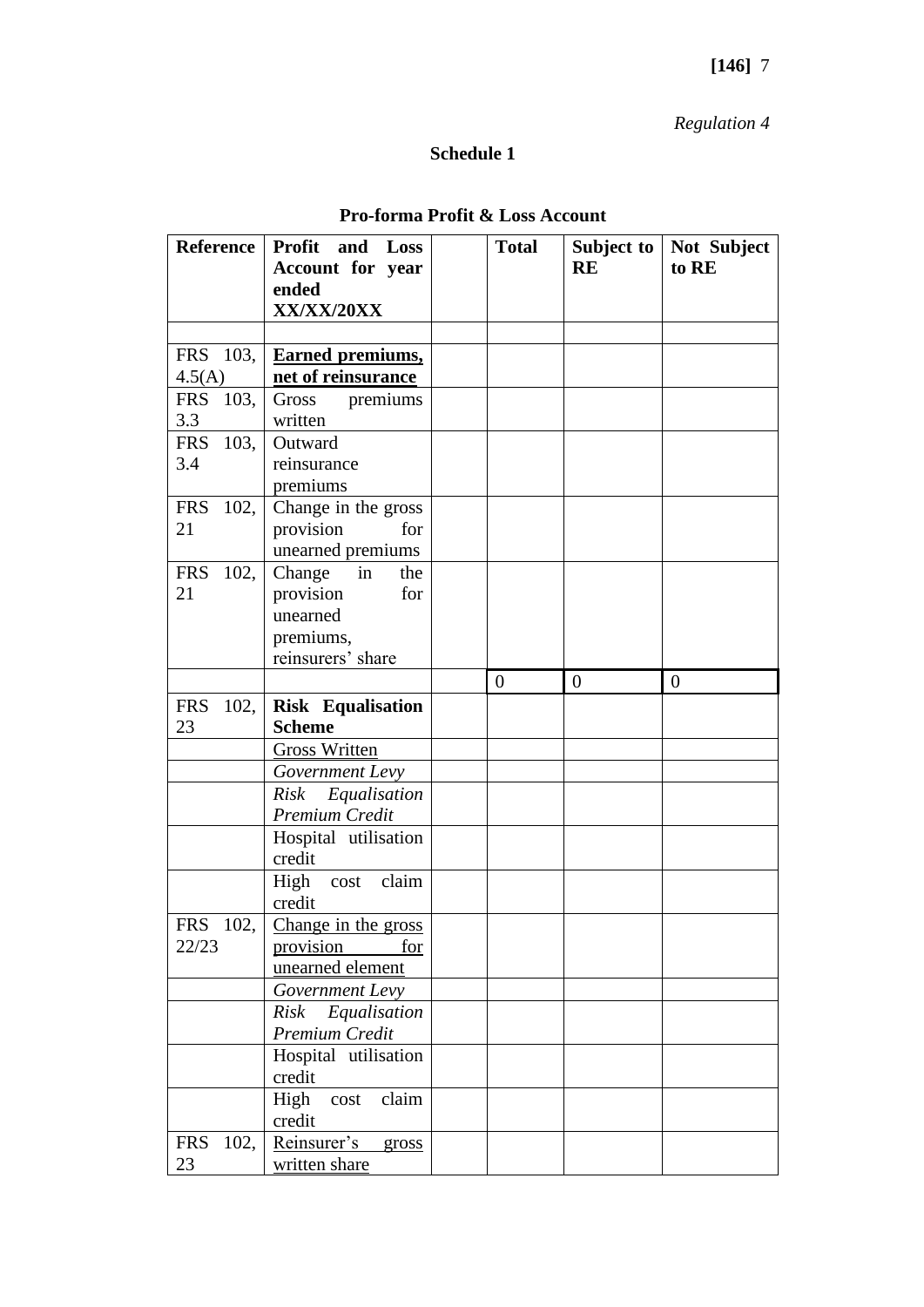|                    | Government Levy           |                  |                |                  |
|--------------------|---------------------------|------------------|----------------|------------------|
|                    | Risk Equalisation         |                  |                |                  |
|                    | Premium Credit            |                  |                |                  |
|                    | Hospital utilisation      |                  |                |                  |
|                    | credit                    |                  |                |                  |
|                    | claim<br>High cost        |                  |                |                  |
|                    | credit                    |                  |                |                  |
| FRS 102,           | Change in the gross       |                  |                |                  |
| 22/23              | <u>provision</u><br>for   |                  |                |                  |
|                    | unearned element          |                  |                |                  |
|                    | reinsurers' share         |                  |                |                  |
|                    |                           |                  |                |                  |
|                    | Government Levy           |                  |                |                  |
|                    | Risk Equalisation         |                  |                |                  |
|                    | Premium Credit            |                  |                |                  |
|                    | Hospital utilisation      |                  |                |                  |
|                    | credit                    |                  |                |                  |
|                    | High cost claim           |                  |                |                  |
|                    | credit                    |                  |                |                  |
|                    |                           | $\overline{0}$   | $\overline{0}$ | $\theta$         |
| <b>FRS</b><br>102, | Fees<br>and               |                  |                |                  |
| 23                 | commission income         |                  |                |                  |
|                    | Fees<br>and               |                  |                |                  |
|                    | commission                |                  |                |                  |
|                    | income, reinsurer's       |                  |                |                  |
|                    | share                     |                  |                |                  |
|                    | technical<br><b>Other</b> |                  |                |                  |
|                    | of<br>income, net         |                  |                |                  |
|                    | reinsurance               | $\overline{0}$   | $\theta$       | $\theta$         |
|                    | Total technical           |                  |                |                  |
|                    | income                    | $\boldsymbol{0}$ | $\theta$       | $\theta$         |
|                    |                           |                  |                |                  |
|                    | <b>Expenses</b>           |                  |                |                  |
| FRS 103,           | Claims and benefits       |                  |                |                  |
| 3.5/3.6            | paid                      |                  |                |                  |
|                    | - gross amount            |                  |                |                  |
|                    | - reinsurers' share       |                  |                |                  |
|                    |                           | $\boldsymbol{0}$ | $\overline{0}$ | $\overline{0}$   |
| 102,<br><b>FRS</b> | Change<br>in<br>the       |                  |                |                  |
| 22                 | provision for claims      |                  |                |                  |
|                    | - gross amount            |                  |                |                  |
|                    | - reinsurers' share       |                  |                |                  |
|                    |                           |                  |                |                  |
|                    |                           | $\boldsymbol{0}$ | $\overline{0}$ | $\boldsymbol{0}$ |
| <b>FRS</b>         | Change<br>in              |                  |                |                  |
| 102,22;            | insurance liability,      |                  |                |                  |
| FRS 103,           | net of reinsurance        |                  |                |                  |
| 4.4                |                           |                  |                |                  |
|                    | <b>Claims</b><br>incurred |                  |                |                  |
|                    | net of reinsurance        | $\boldsymbol{0}$ | $\overline{0}$ | $\boldsymbol{0}$ |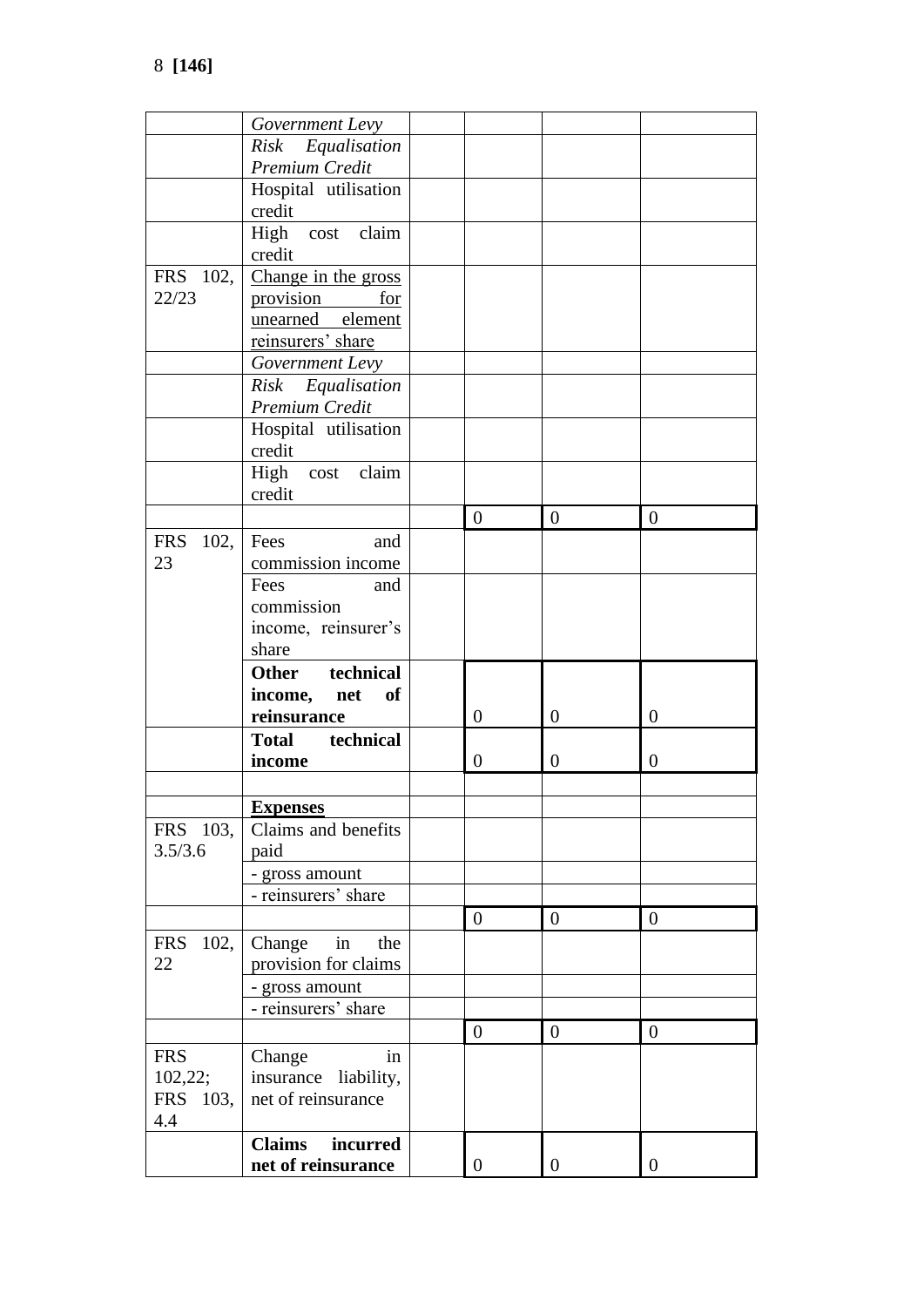|                            | <b>Net</b><br>operating<br>expenses               |                  |                  |                  |
|----------------------------|---------------------------------------------------|------------------|------------------|------------------|
|                            | Administrative<br>expenses                        |                  |                  |                  |
|                            | <b>Acquisition Costs</b>                          |                  |                  |                  |
|                            | Initial                                           |                  |                  |                  |
|                            | Commission                                        |                  |                  |                  |
|                            | Other                                             |                  |                  |                  |
|                            | <b>Other Commissions</b>                          |                  |                  |                  |
| <b>FRS</b><br>103,         | Deferred                                          |                  |                  |                  |
| $3.7 - 10$                 | acquisition costs                                 |                  |                  |                  |
| <b>FRS</b><br>102,<br>5.58 | Finance cost                                      |                  |                  |                  |
| <b>FRS</b><br>103,         | technical<br>Other                                |                  |                  |                  |
| IG 2.59                    | charges,<br>of<br>net<br>reinsurance              |                  |                  |                  |
| <b>FRS</b><br>102,<br>22   | in<br>Change<br>equalisation<br>provision         |                  |                  |                  |
|                            | <b>Total expenses</b>                             | $\overline{0}$   | $\boldsymbol{0}$ | $\overline{0}$   |
| <b>FRS</b><br>102,<br>23   | Other<br>interest<br>expense<br>Investment return |                  |                  |                  |
|                            | Profit/(loss) before                              |                  |                  |                  |
|                            | taxation                                          | $\overline{0}$   | $\theta$         | $\theta$         |
| <b>FRS</b><br>102,<br>29   | Tax on profit/(loss)                              |                  |                  |                  |
|                            | Profit/(loss) for the<br>financial year           | $\boldsymbol{0}$ | $\boldsymbol{0}$ | $\boldsymbol{0}$ |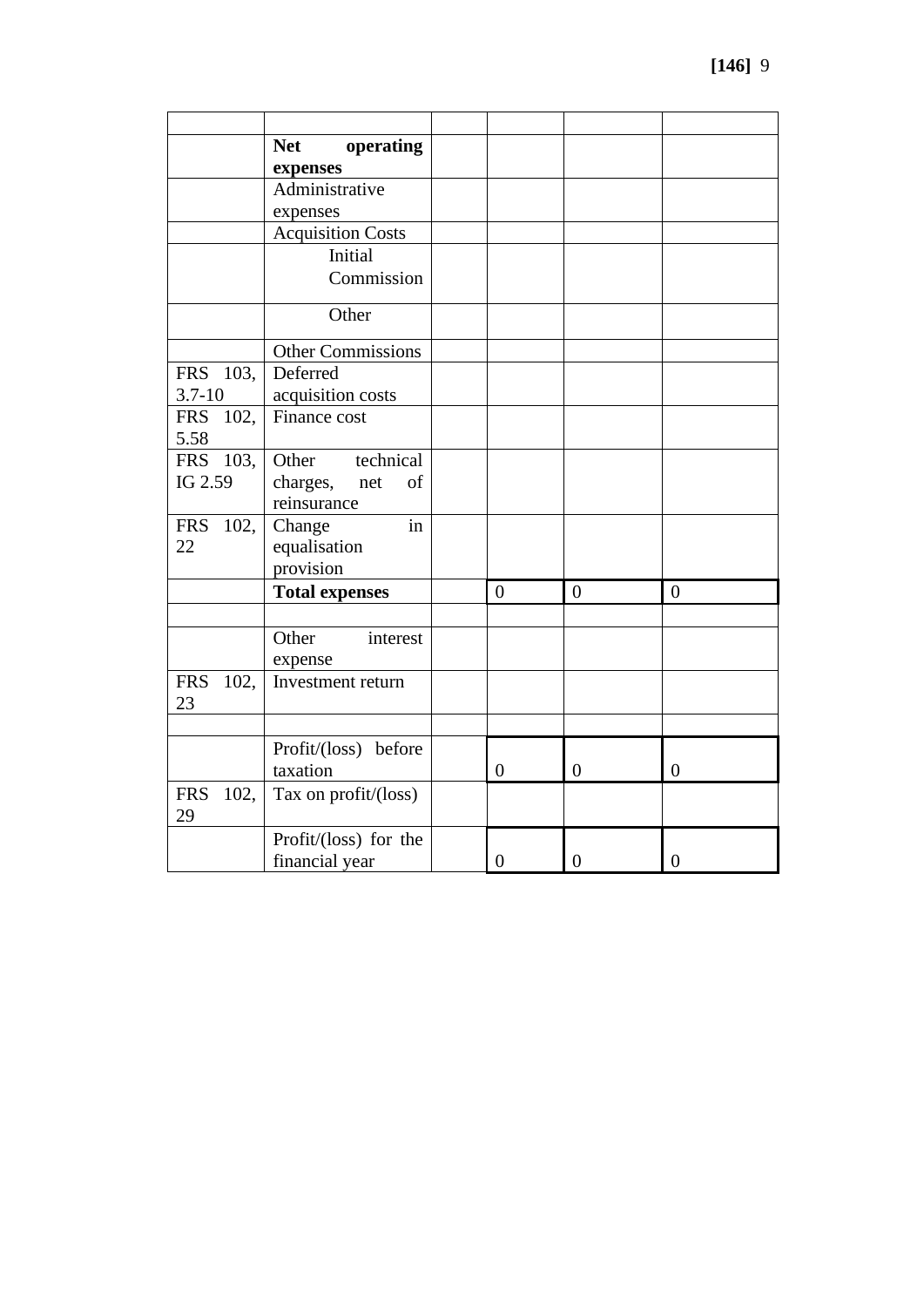*Regulation 4*

# **Schedule 2**

## **Pro-forma Balance Sheet**

| <b>Reference</b>         |                                                                             |  |                  |                         |                                       |
|--------------------------|-----------------------------------------------------------------------------|--|------------------|-------------------------|---------------------------------------|
| FRS 103,                 | <b>Balance Sheet as</b>                                                     |  |                  |                         |                                       |
| 4.5(A)                   | at XX/XX/20XX                                                               |  |                  |                         |                                       |
|                          |                                                                             |  | <b>Total</b>     | <b>Subject</b><br>to RE | <b>Not</b><br>subject to<br><b>RE</b> |
|                          | <b>Assets</b>                                                               |  |                  |                         |                                       |
|                          | <b>Intangible Assets</b>                                                    |  |                  |                         |                                       |
| <b>FRS</b><br>102,<br>19 | Goodwill                                                                    |  |                  |                         |                                       |
| FRS 102,<br>18           | Other<br>intangible<br>assets                                               |  |                  |                         |                                       |
|                          |                                                                             |  | $\overline{0}$   | $\theta$                | $\boldsymbol{0}$                      |
|                          |                                                                             |  |                  |                         |                                       |
|                          | <b>Investments</b>                                                          |  |                  |                         |                                       |
| <b>FRS</b><br>102,<br>17 | Land and Buildings                                                          |  |                  |                         |                                       |
| <b>FRS</b><br>102,       | Investments<br>in                                                           |  |                  |                         |                                       |
| 14                       | participating                                                               |  |                  |                         |                                       |
|                          | interests                                                                   |  |                  |                         |                                       |
| 102,<br><b>FRS</b>       | with<br>Deposits                                                            |  |                  |                         |                                       |
| 11                       | ceding investments                                                          |  |                  |                         |                                       |
| FRS 102,                 | financial<br>Other                                                          |  |                  |                         |                                       |
| 11/12                    | investments                                                                 |  |                  |                         |                                       |
| FRS 102,                 | Other<br>Tangible                                                           |  |                  |                         |                                       |
| 16/17                    | Assets                                                                      |  |                  |                         |                                       |
|                          |                                                                             |  | $\overline{0}$   | $\overline{0}$          | $\overline{0}$                        |
|                          |                                                                             |  |                  |                         |                                       |
|                          | Reinsurer's share<br><sub>of</sub><br><b>Technical</b><br><b>Provisions</b> |  |                  |                         |                                       |
| <b>FRS</b><br>102,       | for<br>Provision                                                            |  |                  |                         |                                       |
| 21;<br><b>FRS</b>        | unearned premiums                                                           |  |                  |                         |                                       |
| 103,                     |                                                                             |  |                  |                         |                                       |
| 3.3/3.4                  |                                                                             |  |                  |                         |                                       |
| FRS 103,<br>3.5/3.6      | Claims outstanding                                                          |  |                  |                         |                                       |
|                          |                                                                             |  | $\boldsymbol{0}$ | $\boldsymbol{0}$        | $\boldsymbol{0}$                      |
|                          |                                                                             |  |                  |                         |                                       |
|                          | Debtors                                                                     |  |                  |                         |                                       |
| 102,<br><b>FRS</b>       | Debtors arising out                                                         |  |                  |                         |                                       |
| 23;<br><b>FRS</b>        | of direct insurance                                                         |  |                  |                         |                                       |
| 103, 2.13                | operations                                                                  |  |                  |                         |                                       |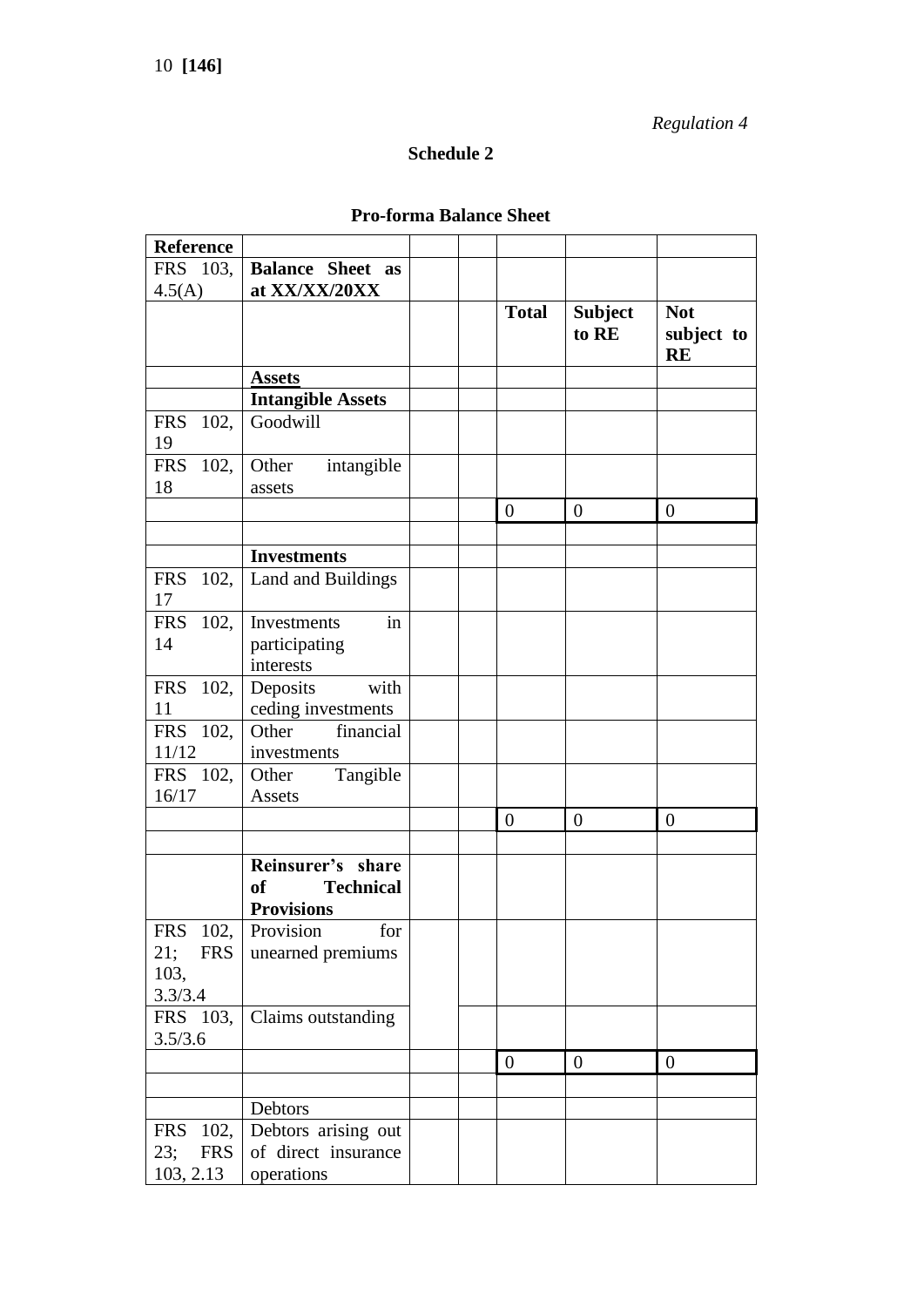|                          | - policyholders                 |  |                  |                  |                  |
|--------------------------|---------------------------------|--|------------------|------------------|------------------|
|                          | - intermediaries                |  |                  |                  |                  |
|                          | Debtors arising out             |  |                  |                  |                  |
|                          | reinsurance<br>of               |  |                  |                  |                  |
|                          | operations                      |  |                  |                  |                  |
|                          | Debtor balances in              |  |                  |                  |                  |
|                          | respect of RES                  |  |                  |                  |                  |
|                          | Government                      |  |                  |                  |                  |
|                          | Levy                            |  |                  |                  |                  |
|                          | <b>Risk</b>                     |  |                  |                  |                  |
|                          | Equalisation                    |  |                  |                  |                  |
|                          | Premium                         |  |                  |                  |                  |
|                          | Credit                          |  |                  |                  |                  |
|                          | Hospital                        |  |                  |                  |                  |
|                          | utilisation                     |  |                  |                  |                  |
|                          | credit                          |  |                  |                  |                  |
|                          | High<br>cost                    |  |                  |                  |                  |
|                          | claim credit                    |  |                  |                  |                  |
|                          | <b>Other Debtors</b>            |  |                  |                  |                  |
|                          |                                 |  | $\boldsymbol{0}$ | $\boldsymbol{0}$ | $\boldsymbol{0}$ |
|                          |                                 |  |                  |                  |                  |
|                          | <b>Other assets</b>             |  |                  |                  |                  |
| <b>FRS</b><br>102,       | Deferred Tax Asset              |  |                  |                  |                  |
| 29                       |                                 |  |                  |                  |                  |
|                          |                                 |  |                  |                  |                  |
| FRS 102,                 | Cash at bank and in             |  |                  |                  |                  |
| 1.12(b)                  | hand                            |  |                  |                  |                  |
|                          |                                 |  | $\boldsymbol{0}$ | $\boldsymbol{0}$ | $\boldsymbol{0}$ |
|                          |                                 |  |                  |                  |                  |
|                          | <b>Prepayments</b><br>and       |  |                  |                  |                  |
|                          | accrued income                  |  |                  |                  |                  |
| 102,<br><b>FRS</b><br>23 | Accrued<br>interest<br>and rent |  |                  |                  |                  |
| FRS 103,                 | Deferred                        |  |                  |                  |                  |
| $3.7 - 10$               | acquisition costs               |  |                  |                  |                  |
| <b>FRS</b><br>102,       | <b>Unearned Levy</b>            |  |                  |                  |                  |
| 23                       |                                 |  |                  |                  |                  |
| <b>FRS</b><br>102,       | Other prepayments               |  |                  |                  |                  |
| 23                       | and accrued income              |  |                  |                  |                  |
|                          |                                 |  | $\mathbf{0}$     | $\overline{0}$   | $\boldsymbol{0}$ |
|                          | <b>Total assets</b>             |  | $\overline{0}$   | $\boldsymbol{0}$ | $\boldsymbol{0}$ |
|                          |                                 |  |                  |                  |                  |
|                          |                                 |  |                  |                  |                  |
|                          | <b>Liabilities</b>              |  |                  |                  |                  |
|                          | Capital<br>and                  |  |                  |                  |                  |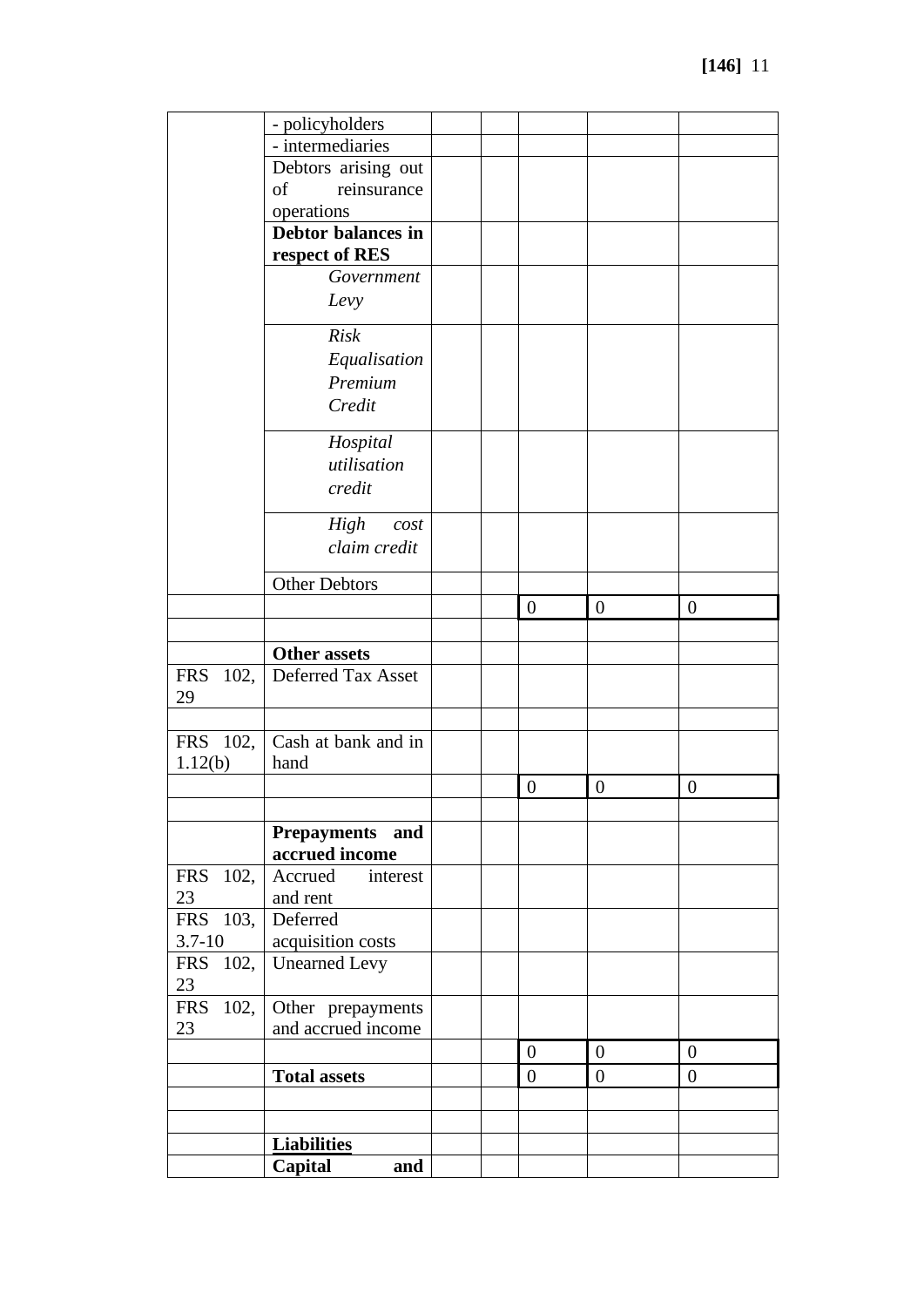|                   | reserves                 |  |                  |                |                  |
|-------------------|--------------------------|--|------------------|----------------|------------------|
| FRS 102,          | Called up<br>share       |  |                  |                |                  |
| 22                | capital                  |  |                  |                |                  |
|                   | premium<br>Share         |  |                  |                |                  |
|                   | account                  |  |                  |                |                  |
|                   | Profit<br>and<br>loss    |  |                  |                |                  |
|                   | account                  |  |                  |                |                  |
|                   | <b>Total Equity</b>      |  | $\boldsymbol{0}$ | $\overline{0}$ | $\boldsymbol{0}$ |
|                   |                          |  |                  |                |                  |
|                   |                          |  |                  |                |                  |
|                   | <b>Technical</b>         |  |                  |                |                  |
|                   | provisions               |  |                  |                |                  |
|                   | Provision<br>for         |  |                  |                |                  |
|                   | unearned premiums        |  |                  |                |                  |
|                   | Claims outstanding       |  |                  |                |                  |
|                   | Equalisation             |  |                  |                |                  |
|                   | provision                |  |                  |                |                  |
|                   | Other technical          |  |                  |                |                  |
|                   | provisions               |  |                  |                |                  |
|                   |                          |  |                  |                |                  |
|                   |                          |  |                  |                |                  |
|                   | Provisions for other     |  |                  |                |                  |
|                   | risks                    |  |                  |                |                  |
|                   | Provisions<br>for        |  |                  |                |                  |
|                   | pensions<br>and          |  |                  |                |                  |
|                   | similar obligations      |  |                  |                |                  |
|                   | Provisions<br>for        |  |                  |                |                  |
|                   | taxation                 |  |                  |                |                  |
|                   | Other provisions         |  |                  |                |                  |
|                   |                          |  |                  |                |                  |
|                   | Deposits received        |  |                  |                |                  |
|                   | from reinsurers          |  |                  |                |                  |
|                   |                          |  |                  |                |                  |
|                   | <b>Creditors</b>         |  |                  |                |                  |
| FRS 102,          | Credits arising out      |  |                  |                |                  |
| 22;<br><b>FRS</b> | of direct insurance      |  |                  |                |                  |
| 103, 1.13         | operations               |  |                  |                |                  |
|                   | arising<br>Creditors     |  |                  |                |                  |
|                   | out of reinsurance       |  |                  |                |                  |
|                   | insurance                |  |                  |                |                  |
|                   | operations               |  |                  |                |                  |
|                   | Debenture loans          |  |                  |                |                  |
|                   | Amounts owed to          |  |                  |                |                  |
|                   | credit institutions      |  |                  |                |                  |
|                   | <b>Creditor balances</b> |  |                  |                |                  |
|                   | in respect of RES        |  |                  |                |                  |
|                   | Government               |  |                  |                |                  |
|                   | Levy                     |  |                  |                |                  |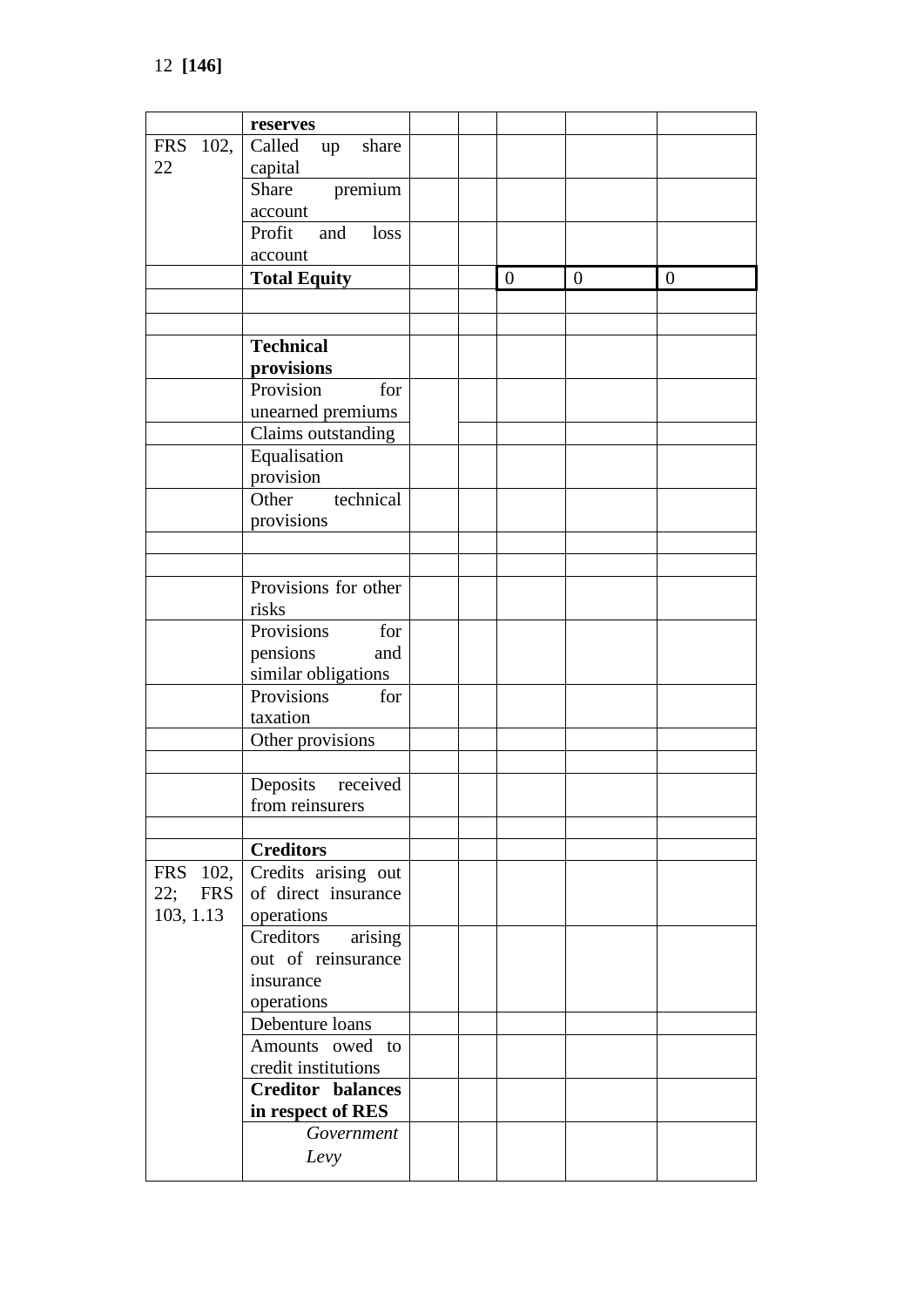|                          | <b>Risk</b><br>Equalisation<br>Premium<br>Credit                |  |                |                |                |
|--------------------------|-----------------------------------------------------------------|--|----------------|----------------|----------------|
|                          | Hospital<br>utilisation<br>credit                               |  |                |                |                |
|                          | High<br>cost<br>claim credit                                    |  |                |                |                |
|                          | Other<br>creditors<br>including taxation<br>and social security |  |                |                |                |
|                          |                                                                 |  | $\overline{0}$ | $\overline{0}$ | $\overline{0}$ |
| 102,<br><b>FRS</b><br>23 | Accruals<br>and<br>deferred income                              |  |                |                |                |
|                          | <b>Total liabilities</b>                                        |  | $\mathbf{0}$   | $\overline{0}$ | $\overline{0}$ |
|                          | Total equity and<br><b>liabilities</b>                          |  | $\theta$       | $\theta$       | 0              |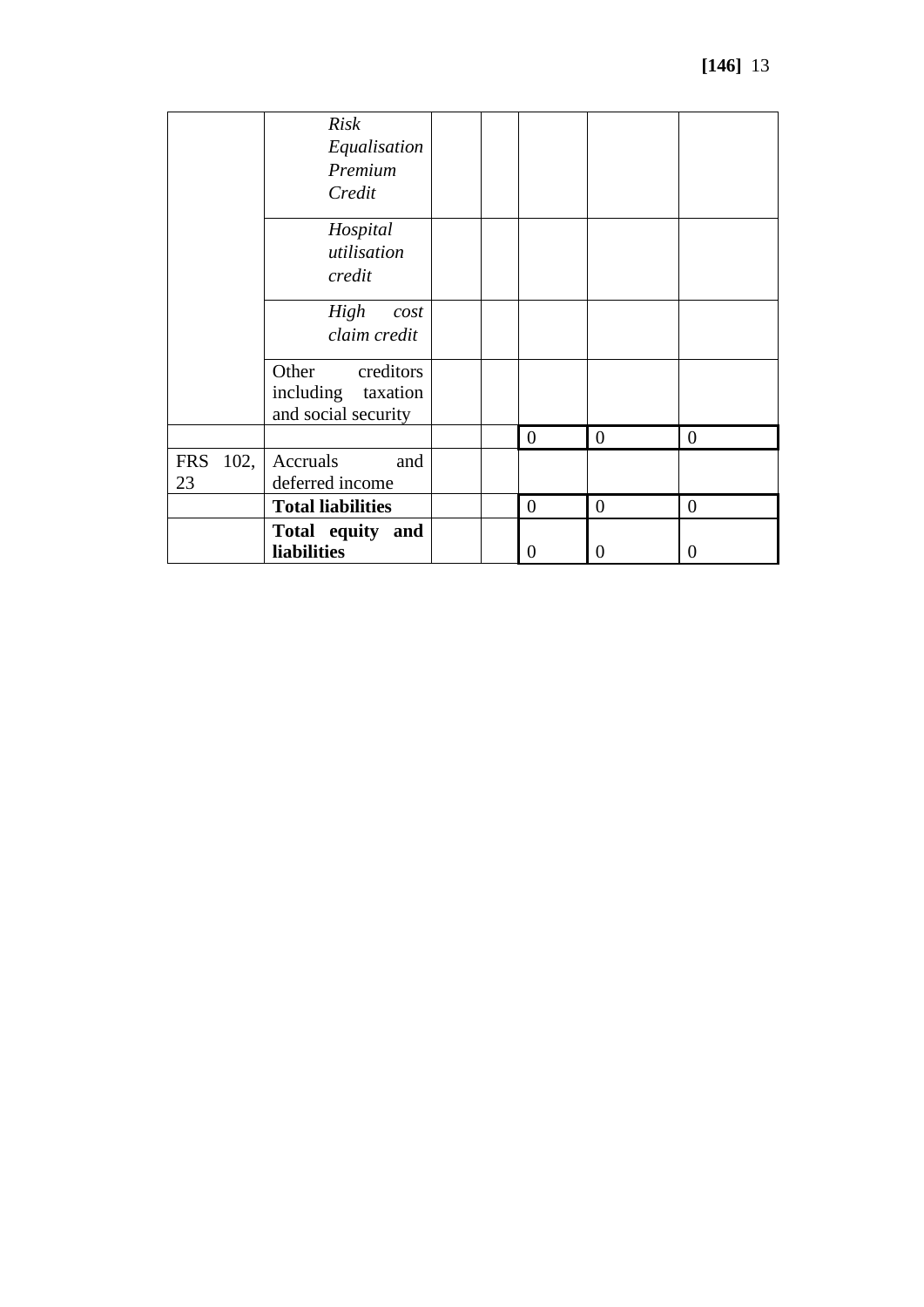## *Regulation 8*

## **Schedule 3**

### **Allowable Expenses**

### *Administration Expenses*

- a. Amortisation of intangibles acquired
- b. Amortisation of intangibles internally created
- c. Asset management fees
- d. Auditor remuneration
	- a. Audit related expenses
	- b. Assurance services
- e. Bad debt provision
- f. Catering and housekeeping costs
- g. Claims handling expenses
- h. Credit card and banking charges
- i. Depreciation
- j. Amortisation
- k. Directors' fees
- l. Expenses recharged from group undertakings
- m. Impairment expense
- n. Intercompany expenses
- o. IT hardware and software maintenance fees
- p. Legal fees
- q. Levies
- r. Medical supplies and fees
- s. Outsourcing arrangement costs
- t. Managing General Agent costs
- u. Pension related expenses
- v. Regulatory fees
- w. Redundancy and severance
- x. Salaries, wages, bonuses, commissions and related expenses
- y. Tax advisory services
- z. Travel and motor expenses

### *Property, Plant & Equipment*

- a. Acquisition costs
- b. Depreciation
- c. Amortisation
- d. Dilapidation provision
- e. Furniture and equipment
- f. Office cleaning
- g. Facilities
- h. Leases
- i. Maintenance contracts
- j. Rent
- k. Security
- l. Service charge
- m. Leasing and hire purchase costs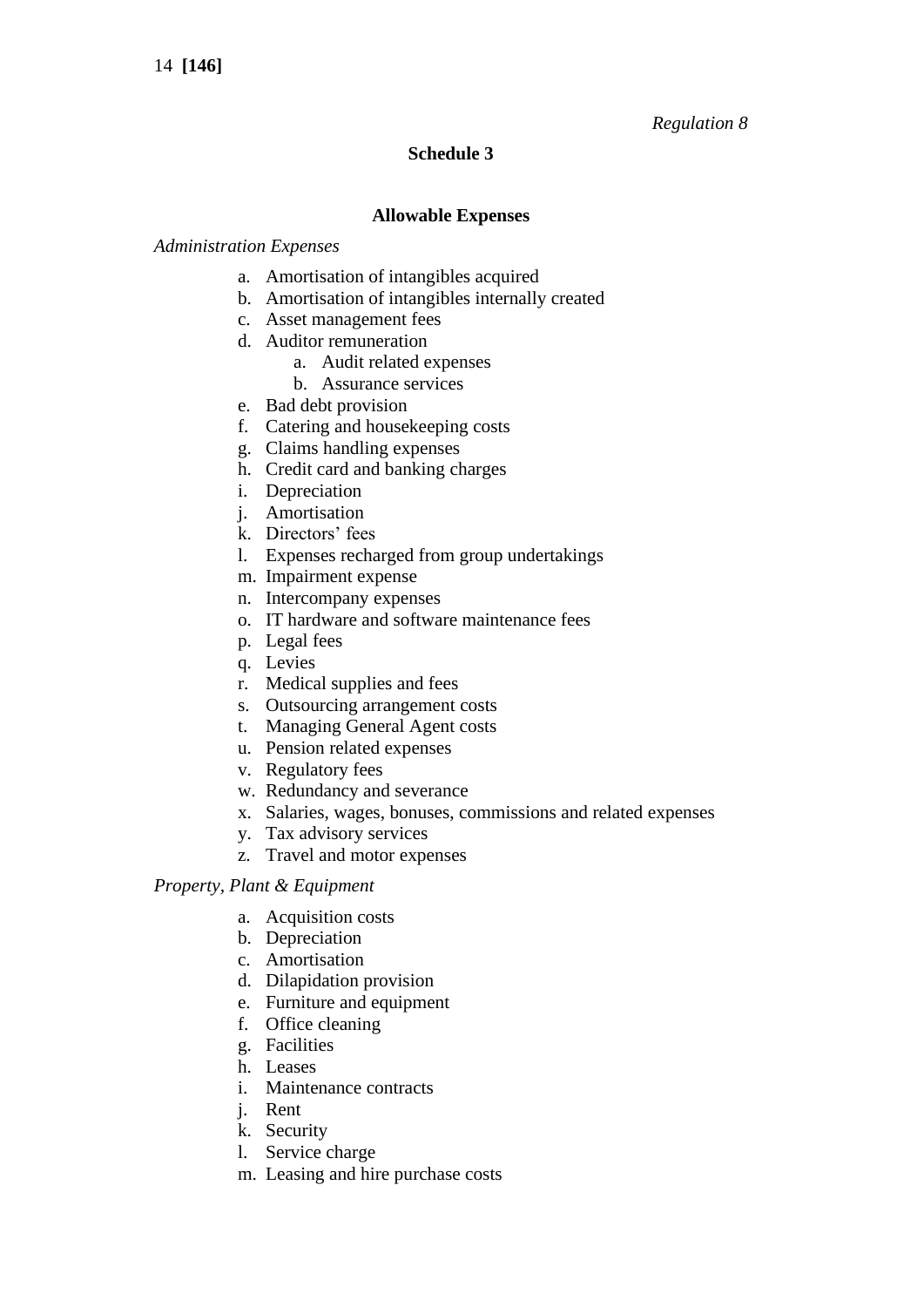n. Interest

### *Marketing / New Business Costs*

- a. Acquisition expenses
- b. Advertising and Publicity
- c. Commission
- d. Conference
- e. Events
- f. External business development advice costs
- g. Market research General
- h. Marketing costs
- i. New product developments
- j. Sponsorships

## *Travel and Motor Expenses*

- a. Travelling
- b. Motor care hire and other
- c. Motor mileage allowance
- d. Direct subsistence costs
- e. Indirect subsistence costs

## *Other Items*

- a. Commission paid on foreign exchange
- b. Investment related expenses
- c. Interest related expenses
- d. Net gains/losses on foreign exchange transactions



GIVEN under my Official Seal, 30 March, 2022.

STEPHEN DONNELLY, Minister for Health.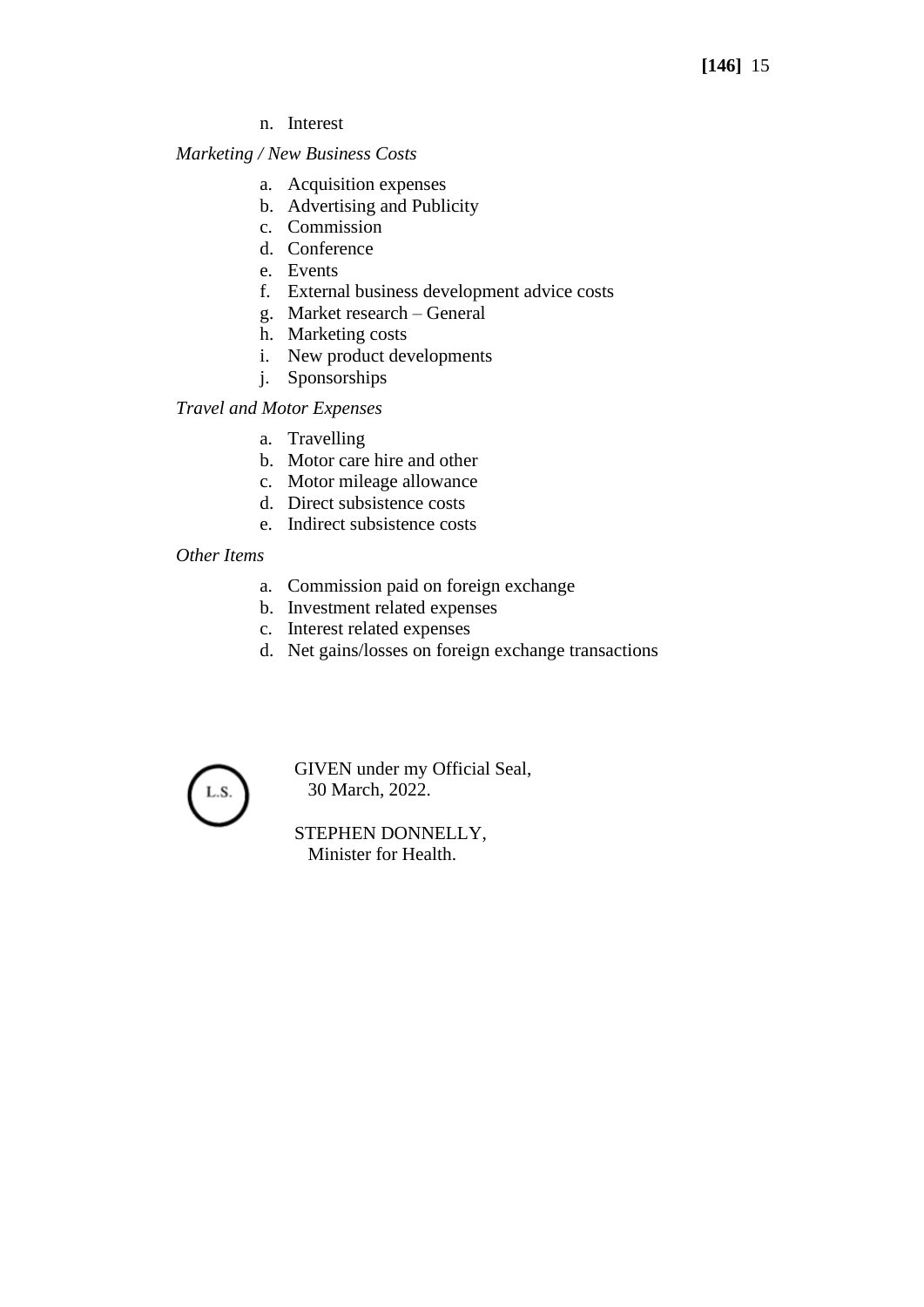## EXPLANATORY NOTE

## (*This note is not part of the Instrument and does not purport to be a legal interpretation.*)

These Regulations set down the requirements in relation to financial statements furnished to the Health Insurance Authority pursuant to section 7F(1) of the Health Insurance Act 1994.

These Regulations may be cited as the Health Insurance Act 1994 (Preparation of Financial Statements) Regulations 2022.